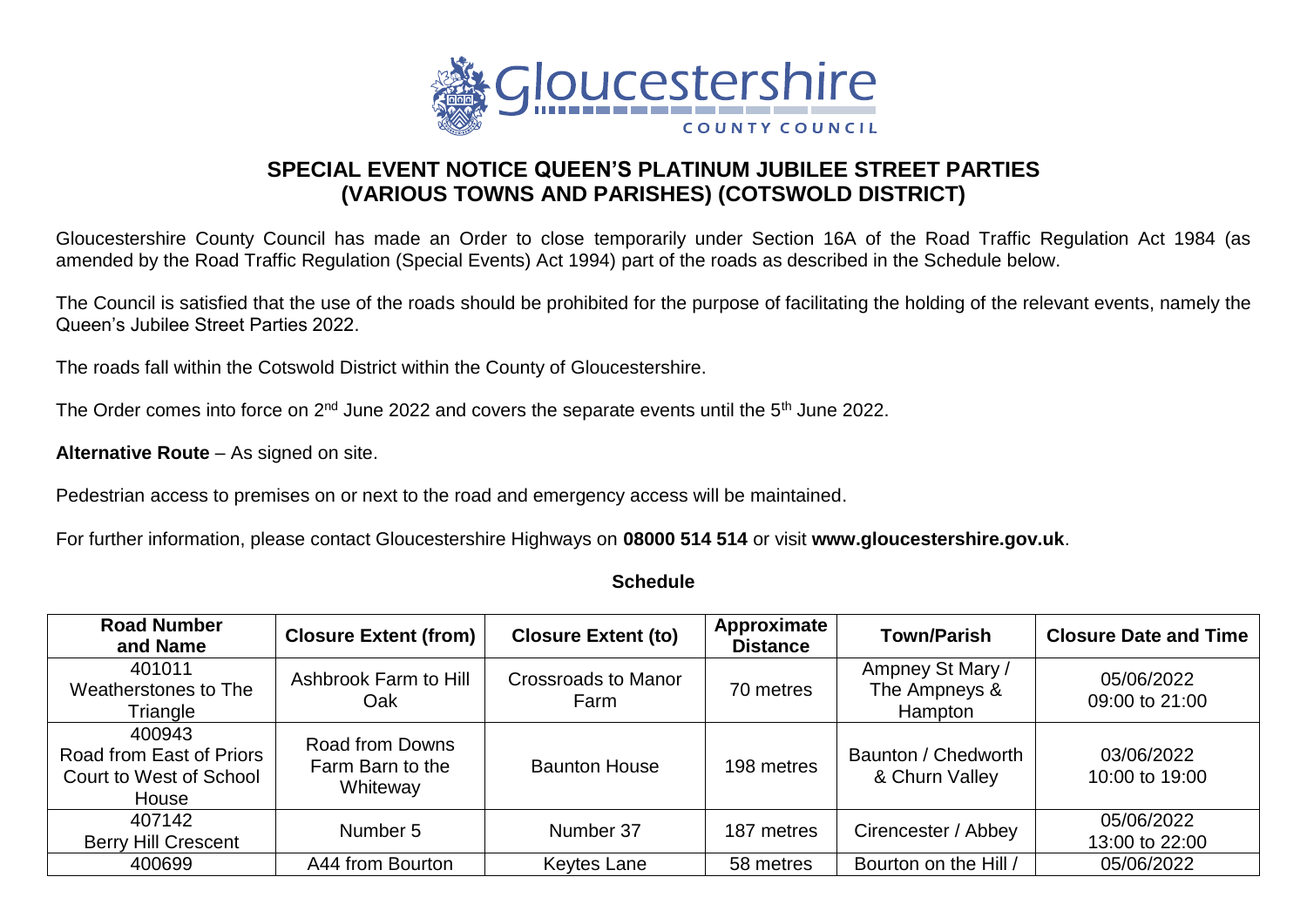| <b>School Lane</b>                          | Road to Five Mile<br><b>Drive</b>      |                                            |            | <b>Moreton West</b>       | 12:00 to 19:00                                                                                                                                     |
|---------------------------------------------|----------------------------------------|--------------------------------------------|------------|---------------------------|----------------------------------------------------------------------------------------------------------------------------------------------------|
| C140<br><b>High Street</b>                  | <b>Sherborne Street</b>                | <b>Victoria Street</b>                     | 153 metres | Bourton on the Water      | 05/06/2022<br>09:00 to 21:00                                                                                                                       |
| 400648<br><b>Victoria Street</b>            | <b>High Street</b>                     | 400650<br><b>Victoria Street</b>           | 74 metres  | Bourton on the Water      | 05/06/2022<br>09:00 to 21:00                                                                                                                       |
| 400650<br><b>Victoria Street</b>            | 400648<br><b>Victoria Street</b>       | <b>High Street</b>                         | 100 metres | Bourton on the Water      | 05/06/2022<br>09:00 to 21:00                                                                                                                       |
| C <sub>193</sub><br><b>Climperwell Road</b> | The Knapp                              | By the War Memorial                        | 87 metres  | Brimpsfield / Ermin       | 05/06/2022<br>09:00 to 21:00                                                                                                                       |
| 400584<br><b>Redhill Farm Road</b>          | 3/133 Broadwell to<br><b>Stow Road</b> | The property known as<br><b>The Gables</b> | 91 metres  | Broadwell /<br>Fosseridge | 05/06/2022<br>09:00 to 21:00                                                                                                                       |
| B4081<br>Leysbourne                         | <b>High Street</b>                     | <b>Cider Mill Lane</b>                     | 363 metres | Chipping Campden          | 12:00 on 03/06/2022 to<br>06:00 on 05/06/2022                                                                                                      |
| B4081<br><b>High Street</b>                 | Leysbourne                             | Lower High Street                          | 232 metres | Chipping Campden          | 12:00 on 03/06/2022 to<br>01:00 on 04/06/2022,<br>and<br>between 14:00 and<br>24:00 on 04/06/2022,<br>and between 09:00 and<br>20:00 on 05/06/2022 |
| B4035<br><b>Church Street</b>               | Leysbourne                             | <b>Calf Lane</b>                           | 79 metres  | Chipping Campden          | 12:00 on 03/06/2022 to<br>06:00 on 05/06/2022                                                                                                      |
| C116<br>The Square                          | <b>High Street</b>                     | Lower High Street                          | 276 metres | Chipping Campden          | 12:00 on 03/06/2022 to<br>01:00 on 04/06/2022,<br>and<br>between 14:00 and<br>24:00 on 04/06/2022,<br>and between 09:00 and<br>20:00 on 05/06/2022 |
| C116<br>Park Road                           | Lower High Street                      | <b>Dyers Lane</b>                          | 262 metres | <b>Chipping Campden</b>   | 21:30 to 23:00<br>03/06/2022, and 14:00 to<br>15:00 04/06/2022                                                                                     |
| C116<br><b>Dyers Lane</b>                   | Park Road                              | Kingcombe Lane                             | 924 metres | Chipping Campden          | 03/06/2022<br>21:30 to 23:00                                                                                                                       |

C116 Kingcombe Lane | Dovers Hill House | 324 metres | Chipping Campden | 03/06/2022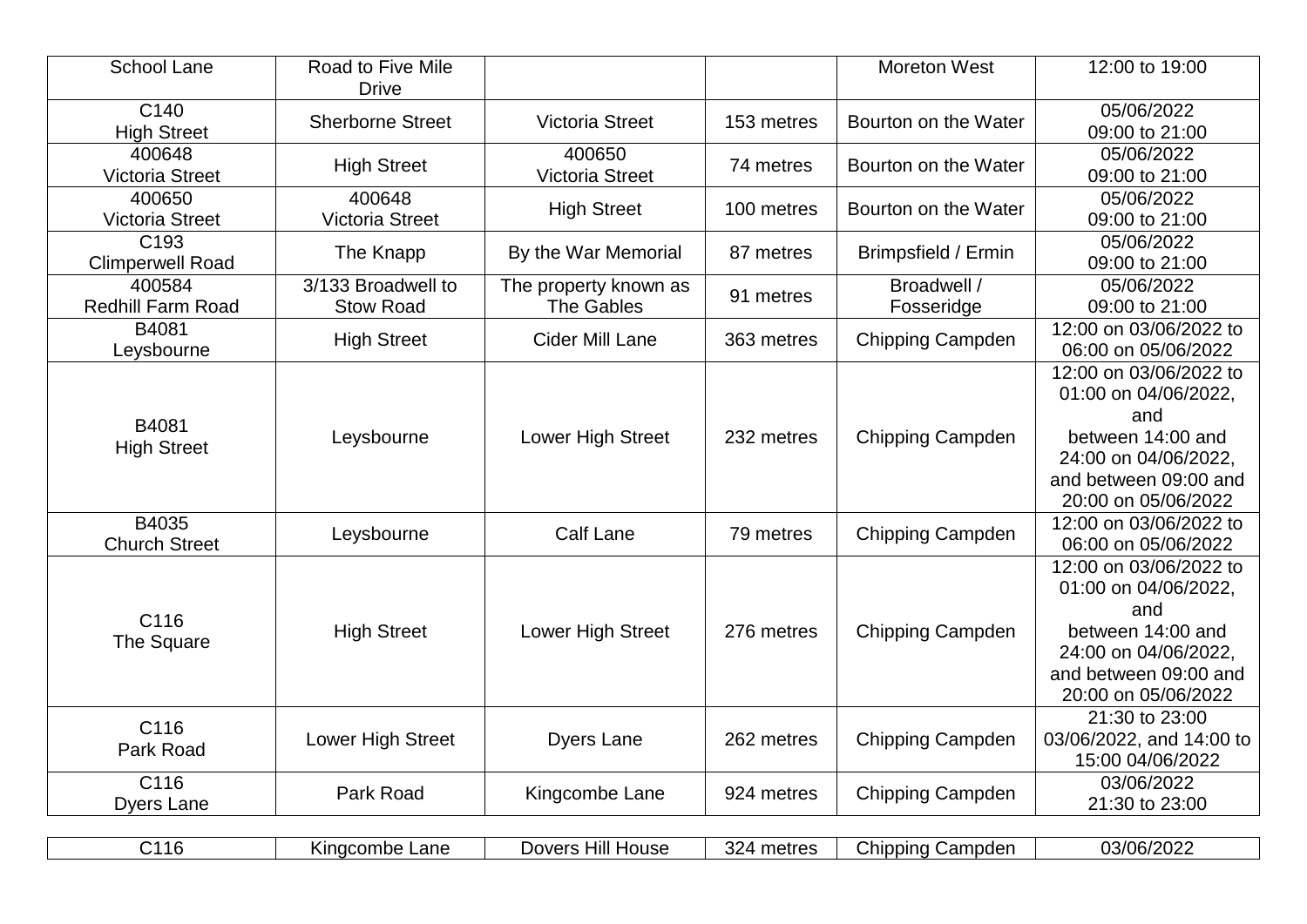| Road from The Knapp to                                                         |                                                                   |                                                                             |            |                                                  | 21:30 to 23:00                          |
|--------------------------------------------------------------------------------|-------------------------------------------------------------------|-----------------------------------------------------------------------------|------------|--------------------------------------------------|-----------------------------------------|
| <b>Dyers Lane</b><br>C116<br>Lower High Street                                 | Park Road                                                         | <b>High Street</b>                                                          | 147 metres | <b>Chipping Campden</b>                          | 04/06/2022<br>14:30 to 15:00            |
| C116<br><b>Dyers Lane</b>                                                      | <b>Blind Lane</b>                                                 | Kingcombe Lane                                                              | 924 metres | <b>Chipping Campden</b>                          | 03/06/2022<br>18:00 to 21:00            |
| C116<br>Road from The Knapp to<br><b>Dyers Lane</b>                            | Kingcombe Lane                                                    | <b>Dovers Hill House</b>                                                    | 324 metres | <b>Chipping Campden</b>                          | 03/06/2022<br>18:00 to 21:00            |
| 400515<br><b>Calf Lane</b>                                                     | <b>Church Street</b>                                              | <b>Badgers Field</b>                                                        | 422 metres | Chipping Campden                                 | 14:00 03/06/0222 to<br>06:00 05/06/2022 |
| 400515<br><b>Badgers Field</b>                                                 | <b>Calf Lane</b>                                                  | <b>Haysums Close</b>                                                        | 23 metres  | Chipping Campden                                 | 14:00 03/06/0222 to<br>06:00 05/06/2022 |
| 405520<br><b>Haysums Close</b>                                                 | <b>Badgers Field</b>                                              | Pear Tree Close                                                             | 68 metres  | Chipping Campden                                 | 14:00 03/06/0222 to<br>06:00 05/06/2022 |
| 405520<br>Pear Tree Close                                                      | <b>Haysums Close</b>                                              | <b>Cherry Orchard</b>                                                       | 168 metres | Chipping Campden                                 | 14:00 03/06/0222 to<br>06:00 05/06/2022 |
| 407027<br><b>Cherry Orchard Close</b>                                          | Pear Tree Close                                                   | Catbrook                                                                    | 177 metres | Chipping Campden                                 | 14:00 03/06/0222 to<br>06:00 05/06/2022 |
| 400662<br>4/662 Junction A424<br>through Church Westcote<br>to County Boundary | 400741 A424 to<br><b>Corner Cottage</b><br><b>Church Westcote</b> | 400740 St Francis<br><b>House to War Memorial</b><br><b>Church Westcote</b> | 255 metres | Westcote /<br>Fosseridge                         | 05/06/2022<br>11:00 to 18:00            |
| 400646<br>The Green                                                            | Nine Acres                                                        | 400646 Fosseway to<br><b>Cobblers Cottage Cold</b><br>Aston                 | 34 metres  | Cold Aston / Bourton<br>Vale                     | 05/06/2022<br>11:00 to 18:00            |
| C <sub>120</sub><br>May Lane                                                   | 3/123 Main Road<br>through Ebrington                              | <b>Ebrington Arms</b>                                                       | 33 metres  | Ebrington / Blockley                             | 02/06/2022<br>16:00 to 21:00            |
| C272<br>3/272 Little Larkhill to<br><b>Long Newton Tetbury</b>                 | Number 5                                                          | Number 37                                                                   | 720 metres | Long Newton /<br><b>Tetbury East &amp; Rural</b> | 05/06/2022<br>09:00 to 21:00            |
| 400910<br><b>Chapel Lane</b>                                                   | Road from A435 to<br>Dark Lane                                    | The Old Bakehouse                                                           | 65 metres  | North Cerney /<br>Chedworth & Churn<br>Valley    | 05/06/2022<br>12:00 to 19:00            |
| 401531<br>Northfield Road                                                      | <b>Cirencester Road</b>                                           | Number 13                                                                   | 171 metres | Tetbury / Tetbury<br>East & Rural                | 03/06/2022<br>12:00 to 21:00            |
| C332                                                                           | Lyon Cottage                                                      | C332                                                                        | 87 metres  | Northleach with                                  | 05/06/2022                              |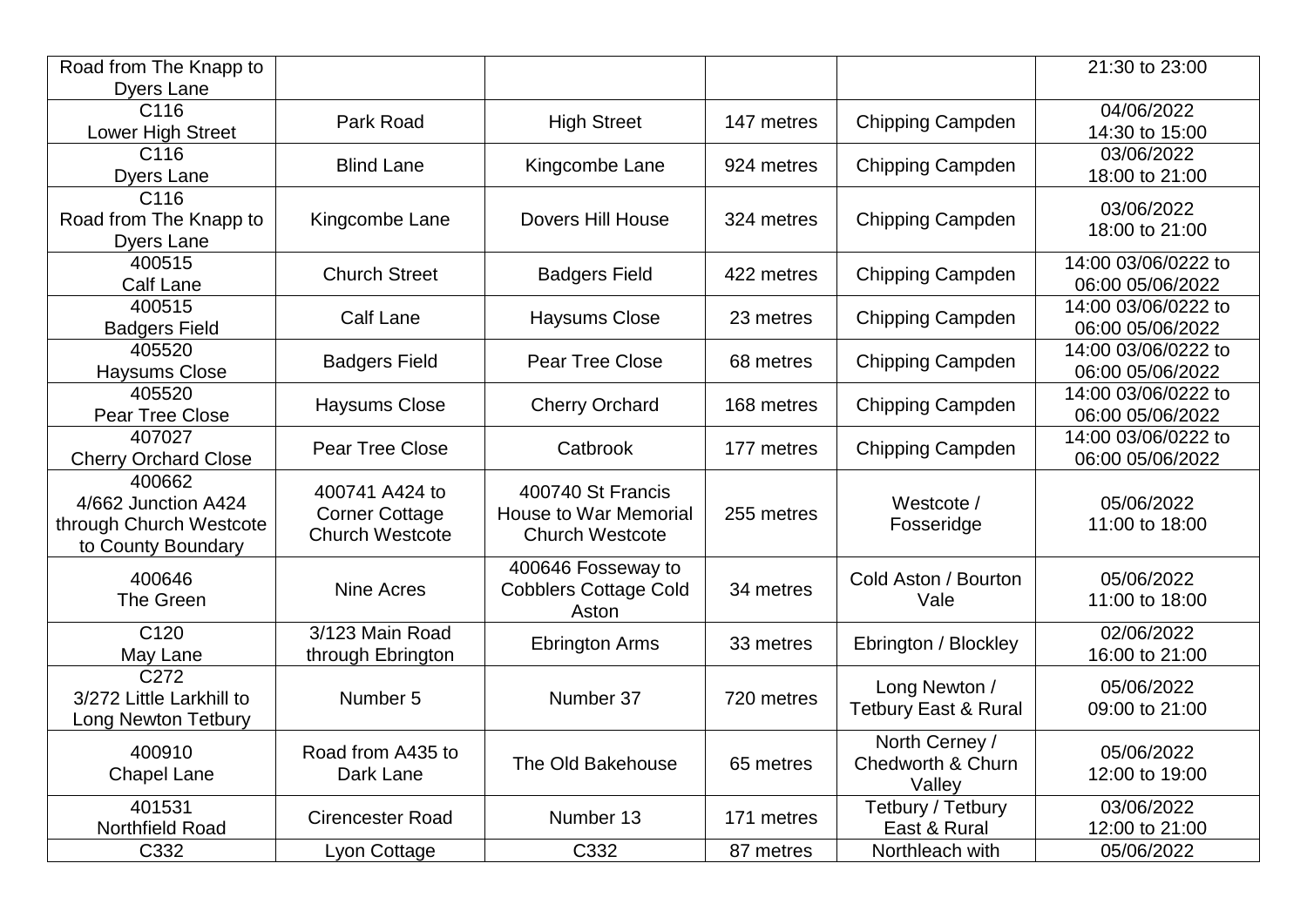| West End                 |                              | <b>Market Place</b>                         |                                   | Eastington                                | 09:00 to 17:00 |
|--------------------------|------------------------------|---------------------------------------------|-----------------------------------|-------------------------------------------|----------------|
| C332                     | West End                     | C332                                        | 99 metres                         | Northleach with                           | 05/06/2022     |
| <b>Market Place</b>      |                              | <b>Market Place</b>                         |                                   | Eastington                                | 09:00 to 17:00 |
| C144                     | C332                         | The Green                                   | 104 metres                        | Northleach with                           | 05/06/2022     |
| <b>Market Place</b>      | <b>Market Place</b>          |                                             |                                   | Eastington                                | 09:00 to 17:00 |
| 405570                   | C114                         | Mill End                                    | 37 metres                         | Northleach with                           | 05/06/2022     |
| <b>Market Place</b>      | <b>Market Place</b>          |                                             |                                   | Eastington                                | 09:00 to 17:00 |
| 407072                   | Road from Elm View to        | Spratsgate Lane                             | 608 metres                        | Somerford Keynes /                        | 04/06/2022     |
| <b>Water Lane</b>        | Neighbridge                  |                                             |                                   | Kemble                                    | 09:00 to 17:00 |
| A433                     | <b>New Church Street</b>     | B4014<br><b>Market Place</b>                | 280 metres                        | <b>Tetbury</b>                            | 03/06/2022     |
| <b>Long Street</b>       |                              |                                             |                                   |                                           | 12:00 to 15:00 |
| B4014                    |                              |                                             | 29 metres                         |                                           | 03/06/2022     |
| <b>Market Place</b>      | Long Street                  | <b>Silver Street</b>                        |                                   | Tetbury                                   | 12:00 to 15:00 |
| C371                     | B4014                        |                                             |                                   |                                           | 03/06/2022     |
| <b>Chipping Street</b>   | <b>Market Place</b>          | <b>Cirencester Road</b>                     | 73 metres                         | <b>Tetbury</b>                            | 12:00 to 15:00 |
| C371                     |                              | <b>Gumstool Hill</b>                        | 277 metres                        |                                           | 03/06/2022     |
| <b>Cirencester Road</b>  | <b>Chipping Street</b>       |                                             |                                   | Tetbury                                   | 12:00 to 15:00 |
| 401533                   | <b>Church Street</b>         | <b>Silver Street</b>                        | 144 metres                        | Tetbury / Tetbury                         | 02/06/2022     |
| The Green                |                              |                                             |                                   | East & Rural                              | 19:00 to 22:00 |
| C147                     | 3/151 Yanworth to            | 500868 Loop Road to<br>Church Farm Yanworth | 421 metres                        | Yanworth /<br>Chedworth & Churn<br>Valley | 05/06/2022     |
| 3/147 Main Road through  | <b>Stowell Park Yanworth</b> |                                             |                                   |                                           | 09:00 to 21:00 |
| Yanworth                 |                              |                                             |                                   |                                           |                |
| 405963                   | Conygar Road                 | End of the cul-de-sac                       | 109 metres                        | Tetbury / Tetbury                         | 05/06/2022     |
| <b>Bartley Croft</b>     |                              |                                             |                                   | Town                                      | 12:00-18:00    |
| B4450                    | <b>Main Street</b>           |                                             | <b>Church Street</b><br>93 metres | Bledington /                              | 05/06/2022     |
| The Green                |                              |                                             |                                   | Fosseridge                                | 11:00 to 17:00 |
| 400946                   |                              |                                             |                                   | Preston / Siddington                      | 05/06/2022     |
| Kingshill Lane to Witpit | <b>Preston Place</b>         | Number 89                                   | 160 metres                        | & Cerney Rural                            | 11:00 to 15:30 |
| Lane Preston             |                              |                                             |                                   |                                           |                |
| 407173                   | <b>Thomas Street</b>         | <b>Dollar Street</b>                        | 213 metres                        | Cirencester / Abbey                       | 05/06/2022     |
| <b>Coxwell Street</b>    |                              |                                             |                                   |                                           | 10:00 to 22:00 |
| C166                     | Coneygar Road                | Main Street to Mill                         | 287 metres                        | Quenington / Coln                         | 05/06/2022     |
| <b>Main Street</b>       |                              | House                                       |                                   | Valley                                    | 09:00 to 18:00 |
| C262                     | Church Lane                  | Number 25                                   | 74 metres                         | Shipton Moyne /                           | 03/06/2022     |
| <b>The Street</b>        |                              |                                             |                                   | <b>Tetbury East &amp; Rural</b>           | 09:30 to 20:30 |
| 407130                   | <b>Whole Road</b>            | <b>Whole Road</b>                           | 103 metres                        | Cirencester / Abbey                       | 05/06/2022     |
| Abbey Way Slip Road      |                              |                                             |                                   |                                           | 09:00 to 20:00 |